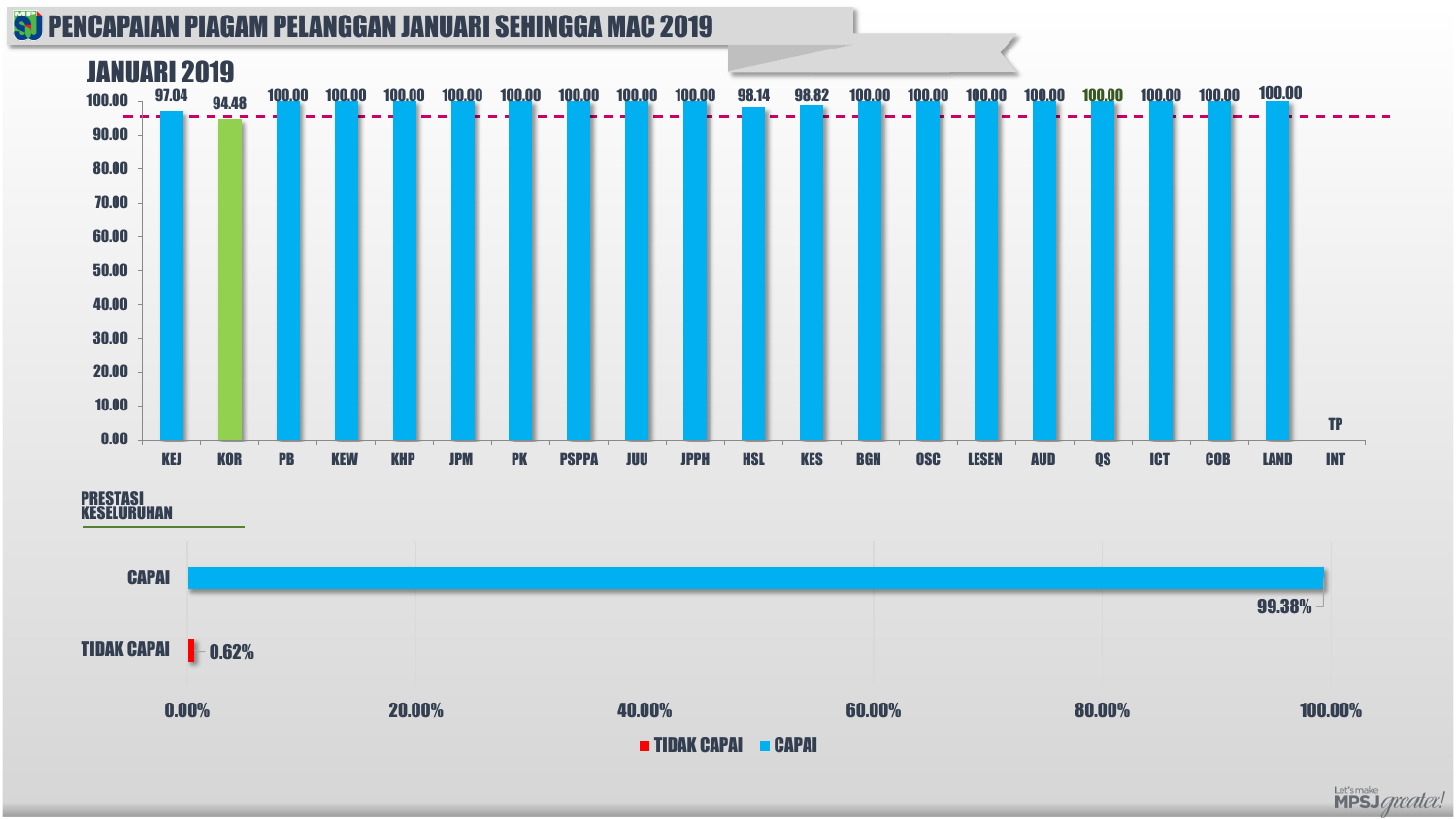#### **S) PENCAPAIAN PIAGAM PELANGGAN JANUARI SEHINGGA MAC 2019**



PRESTASI KESELURUHAN



Let'smake<br>**MPSJ** *greater!*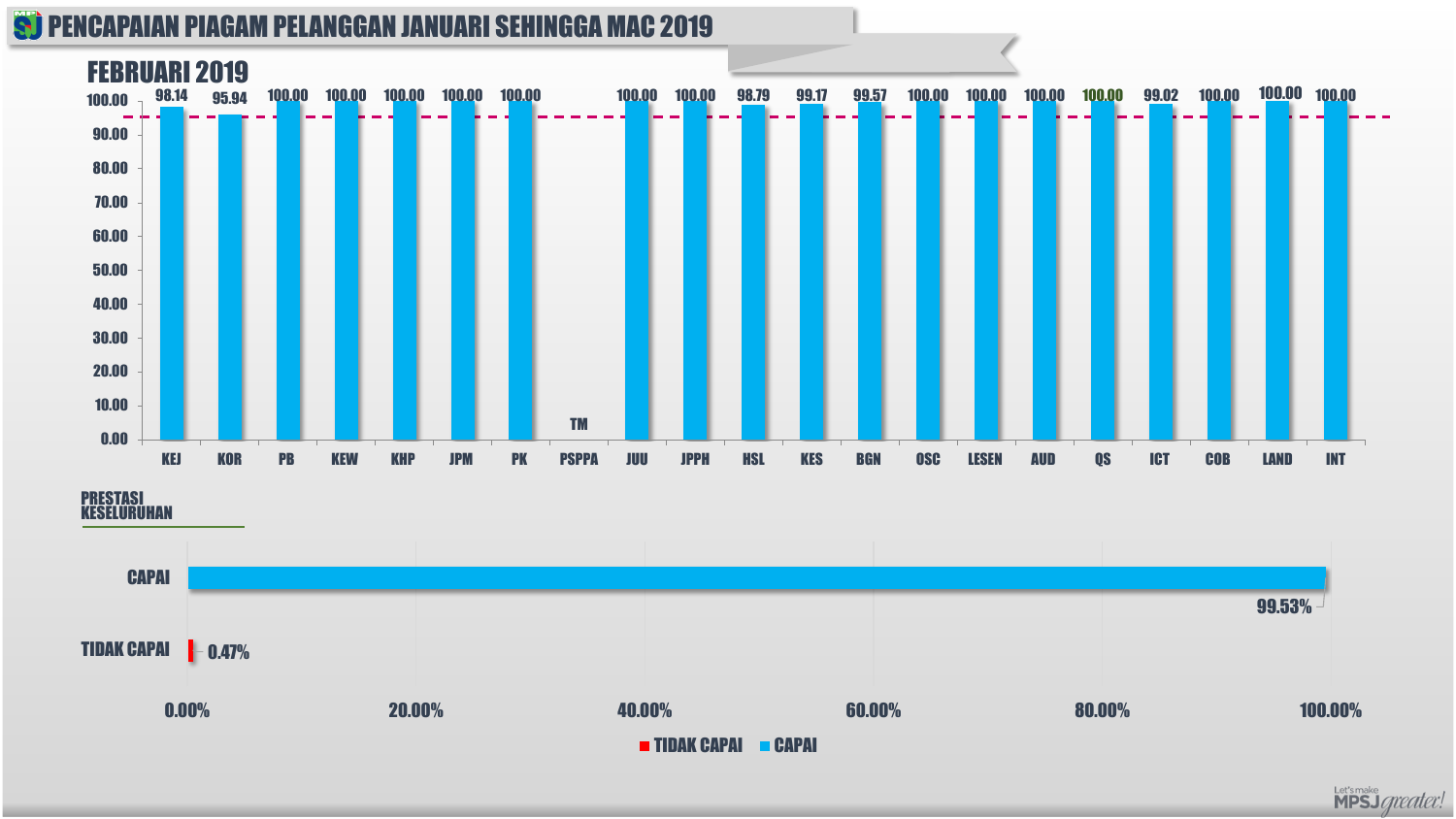#### **S) PENCAPAIAN PIAGAM PELANGGAN JANUARI SEHINGGA MAC 2019**



PRESTASI KESELURUHAN



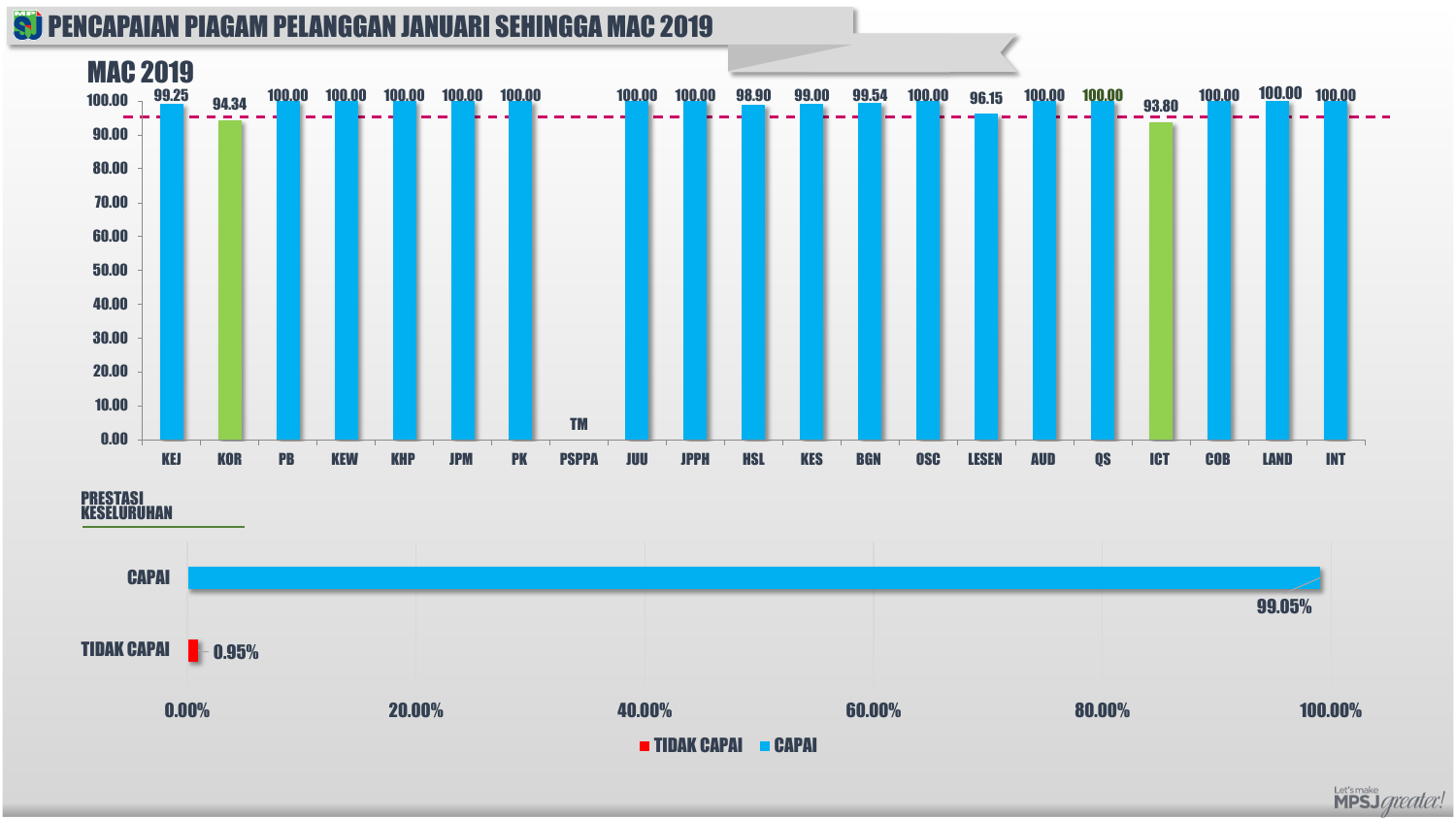# **MAJLIS PERBANDARAN SUBANG JAYA TREND PENCAPAIAN PIAGAM PELANGGANJABATAN BAGI JANUARI SEHINGGA MAC 2019**





Let's make<br>**MPSJ** *greater*!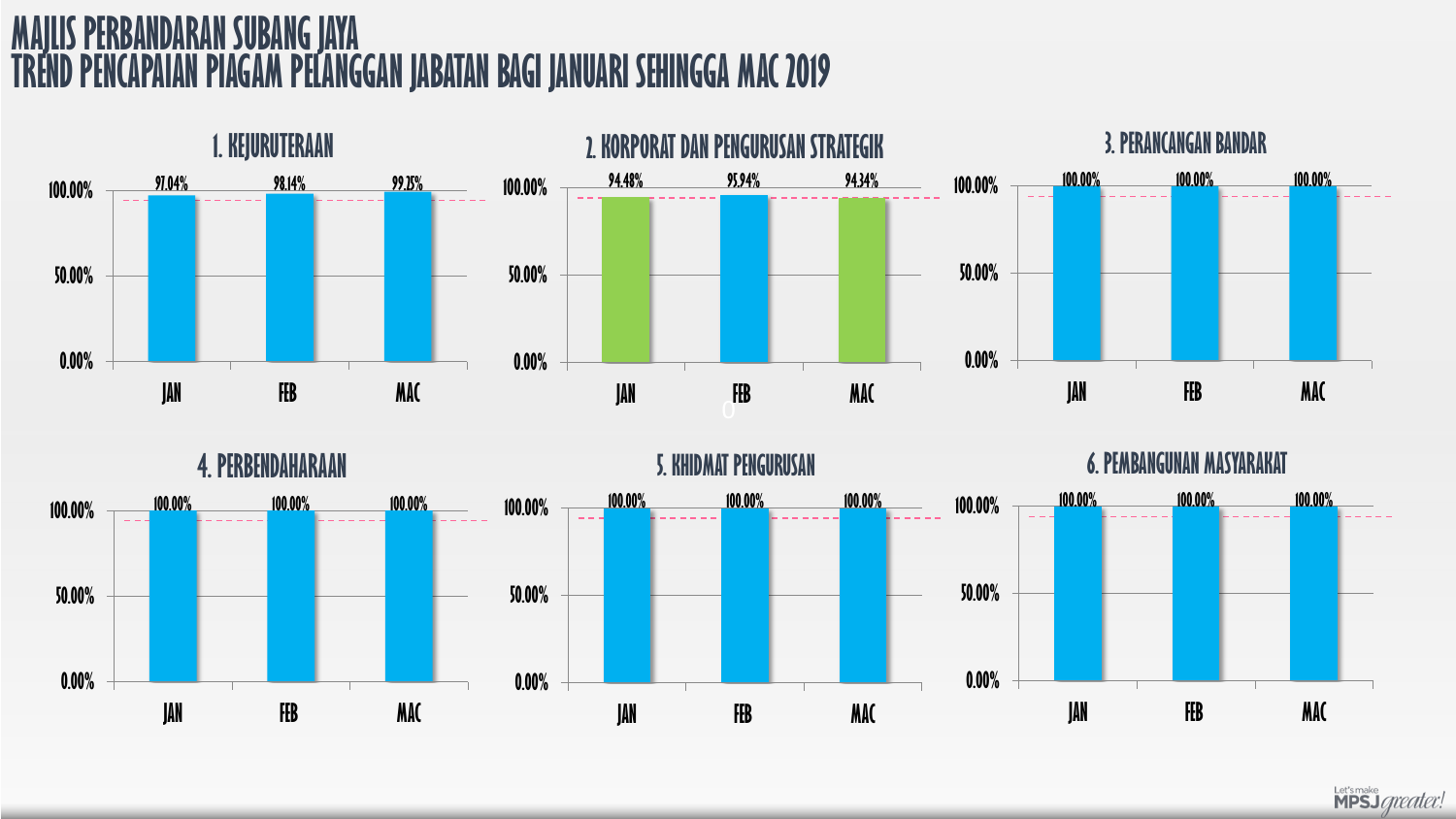## **MAJLIS PERBANDARAN SUBANG JAYA TREND PENCAPAIAN PIAGAM PELANGGAN JABATAN BAGI JANUARI SEHINGGA MAC 2019**





Let's make<br>**MPSJ** *greater!*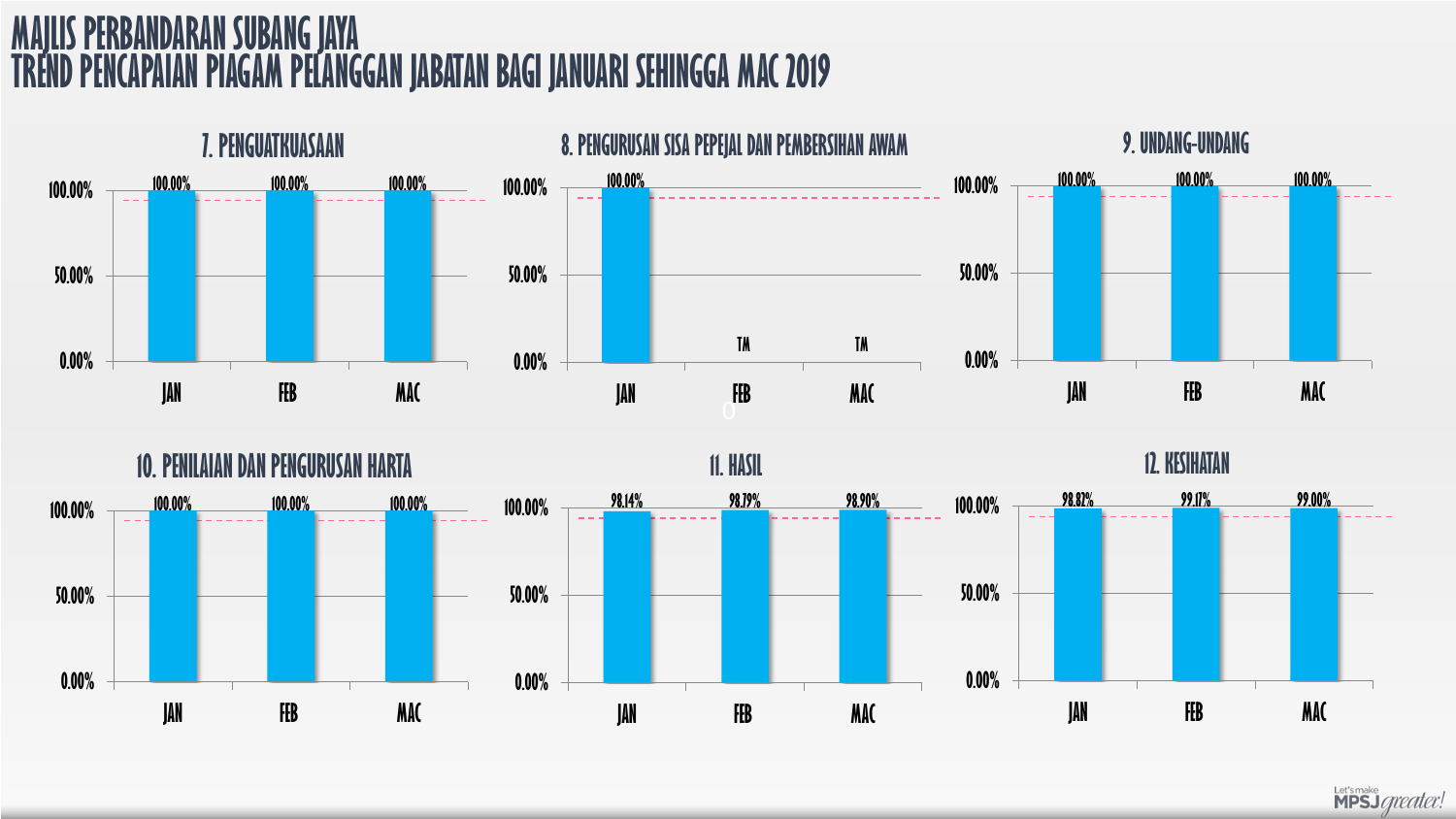# **MAJLIS PERBANDARAN SUBANG JAYA TREND PENCAPAIAN PIAGAM PELANGGAN JABATAN BAGI JANUARI SEHINGGA MAC 2019**





Let's make<br>**MPSJ** *greater!*